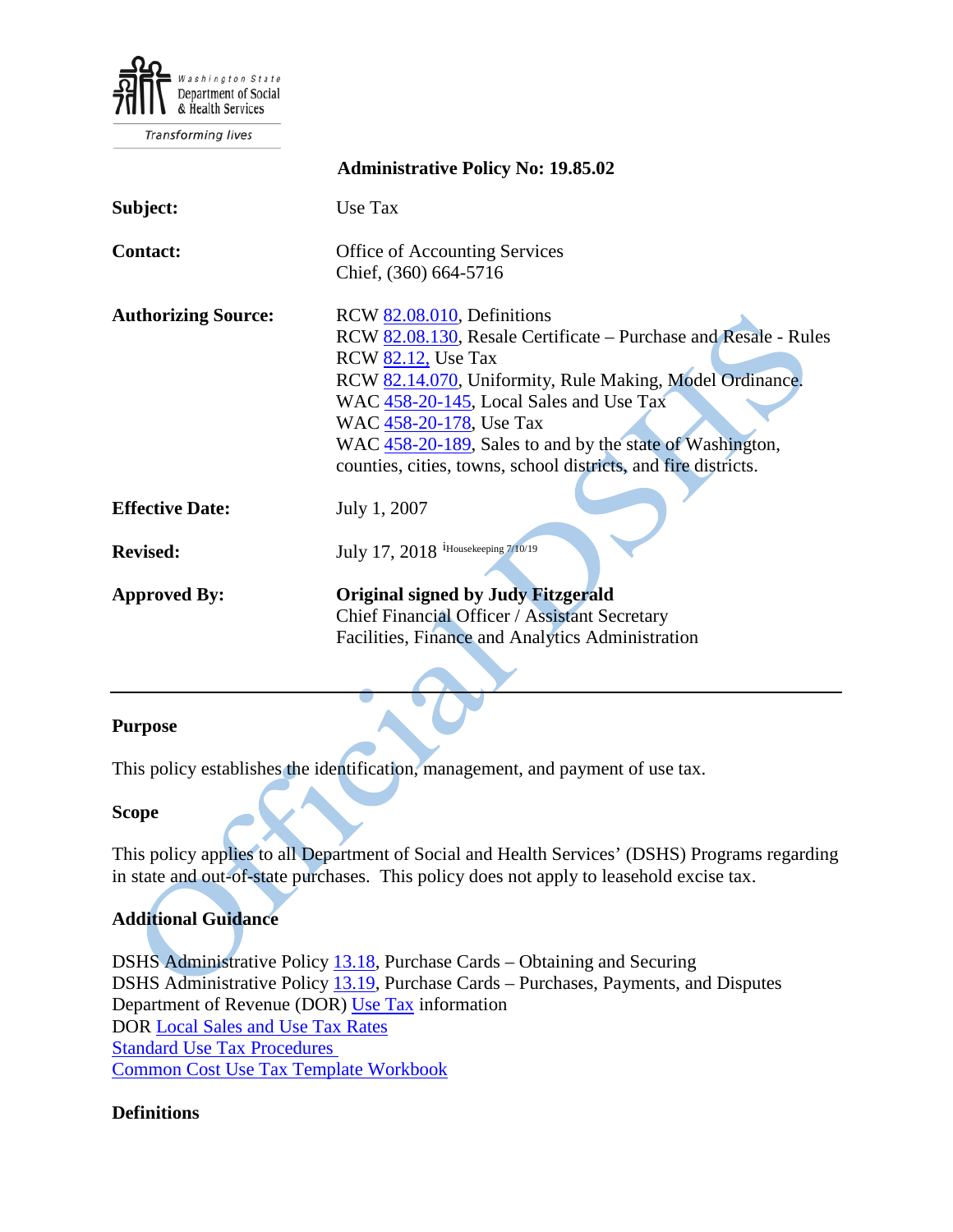Administrative Policy No. 19.85.02 July 21, 2016 Page 2

**A-19 Invoice Voucher** is a form used by agencies to substantiate and authorize payment when a Purchase Order is not involved. This form is used to produce warrants using the Agency Financial Reporting System (AFRS).

**DSHS Fiscal Office** is any unit that processes payments.

**Purchase Card** is a type of credit card(s) issued to make authorized purchases on behalf of the agency for items other than gasoline, vehicle rental, and travel.

**Purchase Order** is a form generated by the TRACKS electronic purchasing module for the purchase of goods or services. A purchase order is a legally binding contract once the vendor has delivered the goods or services.

**Sales Tax** is Washington's principal tax source due at the time of sale. Businesses making retail sales in Washington collect the tax from their customers. Sales tax is computed on the selling price, (using the applicable tax rate) which is defined as all consideration to a seller from a buyer (including gratuities, shipping, handling, and labor).

**Use Tax** is a tax on the use of goods or certain services in Washington when sales tax has not been paid or was paid at a lower rate than Washington's rate (the difference becomes a use tax).

### **Policy**

## **A. DSHS must follow the Department of Revenue's (DOR) regulations regarding the identification, calculation, and payment of sales and use tax.**

To ensure compliance with DOR regulations, DSHS must use the information provided at the DOR [Use Tax](http://dor.wa.gov/content/findtaxesandrates/usetax/default.aspx) information and DOR [Local Sales and Use Tax Rates](http://dor.wa.gov/Docs/forms/ExcsTx/LocSalUseTx/LocalSlsUseFlyer_Quarterly.pdf) websites. Please note; the destination of the goods must be used when determining the rate.

## **B. Sales and use tax is due on retail sales and services.**

The items listed below are examples of items on which sales or use tax is payable:

- 1. Furniture, equipment, and supplies
- 2. Packaged software
- 3. Equipment installation
- 4. Preventative maintenance
- 5. Extended warranties
- 6. Equipment calibration and repairs
- 7. Landscaping
- 8. Parking lot sweeping
- 9. Snow removal service
- 10. Freight, delivery, or shipping charges paid to the seller on an item that is taxable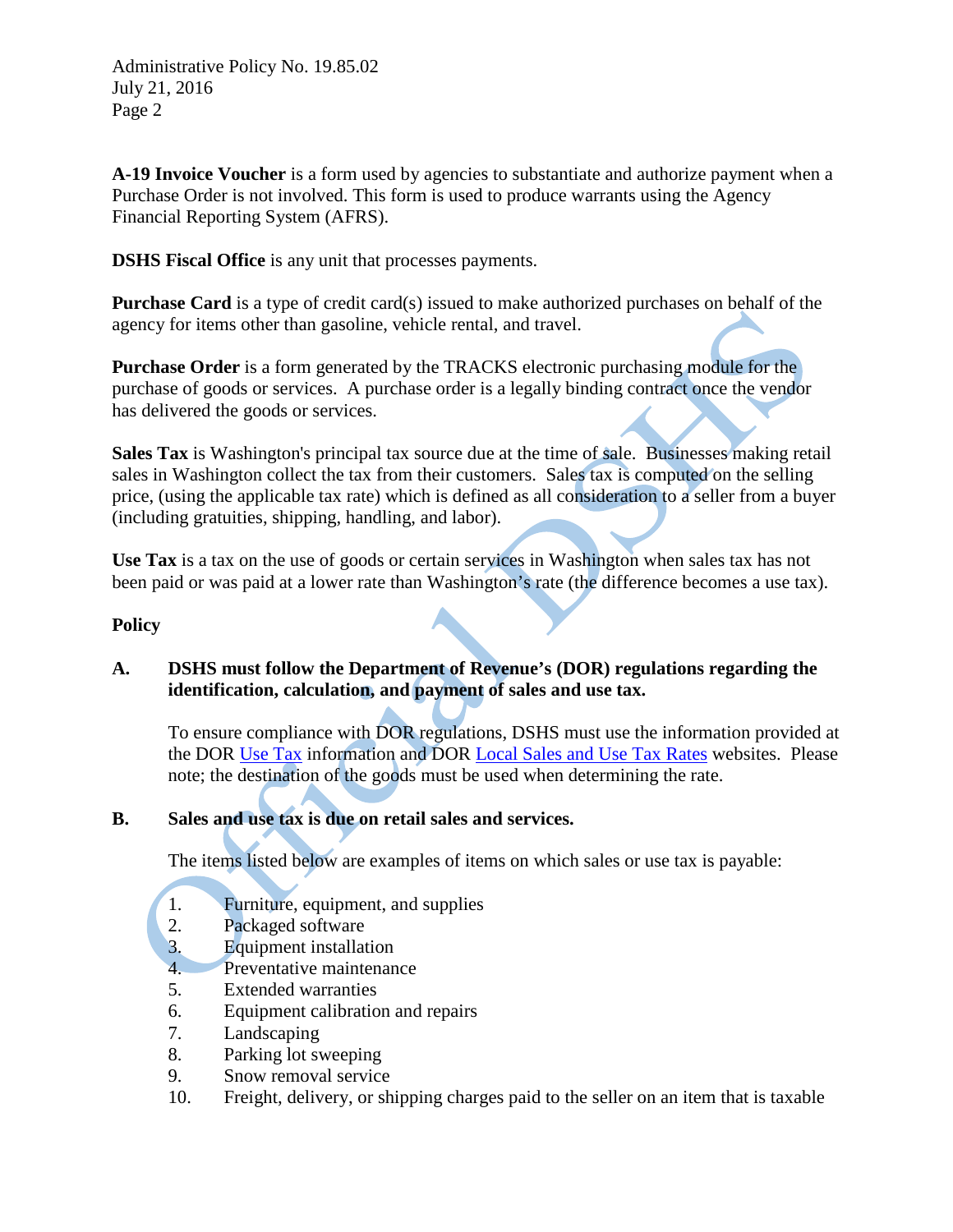### **C. Use tax is due on certain purchases.**

The situations below illustrate when use tax is payable:

- 1. Goods purchased in a state where no sales tax was paid, including purchases made through the internet or mail order.
- 2. Sales tax was paid for an out-of-state purchase, but the sales tax was lower than the Washington use tax rate (i.e., the amount owed is the difference between the Washington use tax due and the sales tax paid in the other state).
- 3. Goods leased from a company outside Washington that are used in Washington.
- 4. Charges for repair of goods (e.g., parts and labor) performed outside this state, and the repaired goods are shipped back into Washington.

### **D. Use tax is not due on goods purchased for resale without intervening use.**

If a buyer, engaged in both consuming and reselling certain types of tangible property, is not able to determine at the time of purchase, whether the particular property will be consumed or resold; the buyer may use a resale certificate for the entire purchase if the buyer principally resells the articles according to the general nature of the buyer's business.

### **E. DSHS Fiscal Offices are responsible for reporting when sales tax is not paid or underpaid to the Facilities, Finance and Analytics Administration (FFAA).**

## **F. The FFAA is the designated office for calculating and paying use tax for the Programs.**

- 1. All use tax items payable to DOR must be coded to General Ledger 5158 Due to DOR Use Tax.
- 2. Fiscal Services Office (FSO) is responsible for filing and making associated payment for use tax out of treasury funds.
- 3. Institutions are responsible for filing and making associated payment for use tax out of local funds.

#### **Procedures**

# **A. Payments made by Purchase Order, Invoice Voucher (A-19), or Purchase Card**

1. DSHS fiscal offices that are not located at an institution:

- a. Verify the amount of sales tax paid for affected purchases. If use tax is owed, provide the following information for each affected purchase in an electronic workbook.
	- Vendor Name
	- Vendor Trailer
	- Invoice Number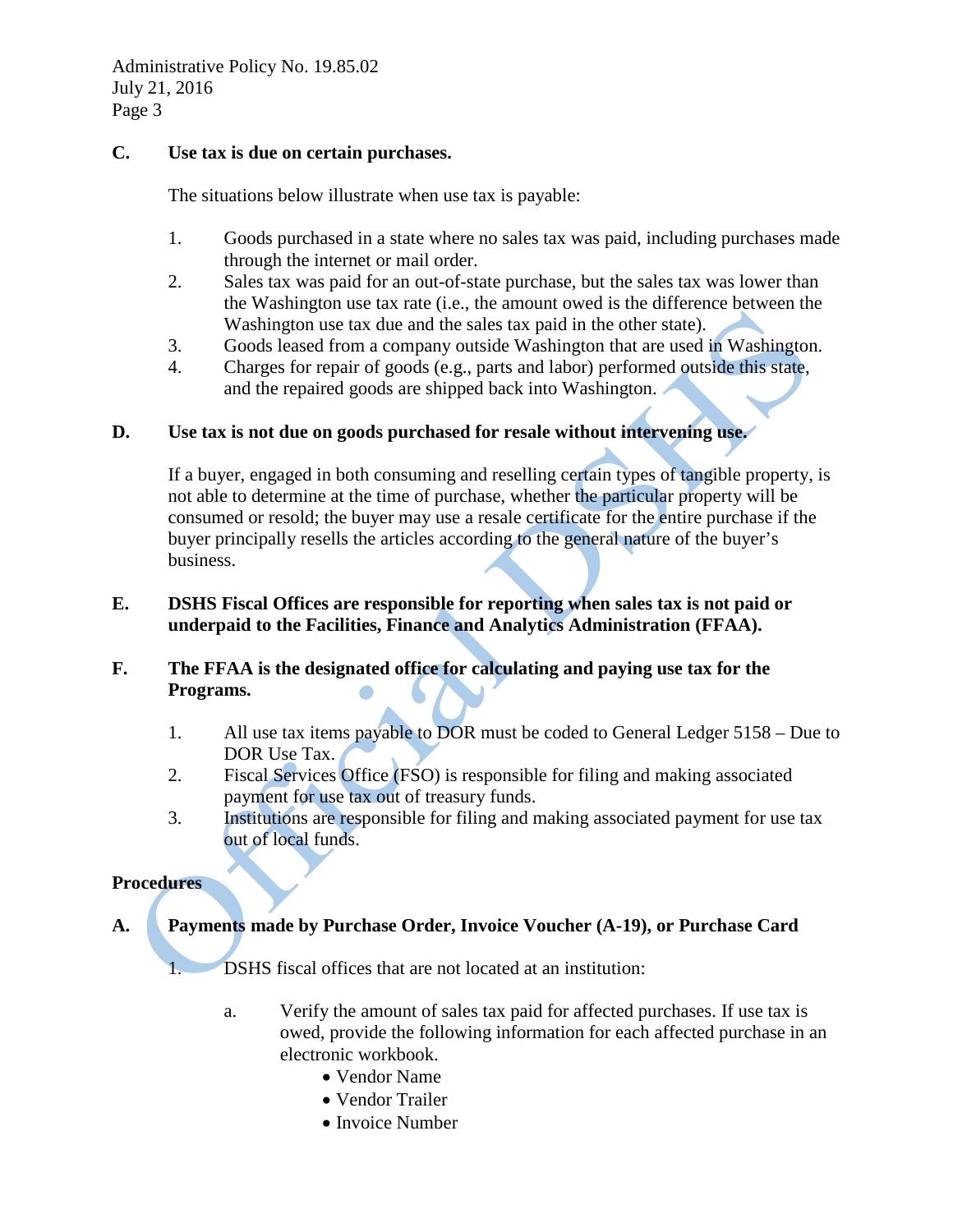Administrative Policy No. 19.85.02 July 21, 2016 Page 4

- Taxable Amount
- MI
- Fund
- Appropriation Index
- Program Index
- Sub-Object
- Sub-Sub Object
- Org Index
- Alloc
- MOS
- Proj
- Sub-Proj
- Proj Ph
- City Code
- Shipping City
- b. Scan/email copies of the payment document and supporting invoices/receipts for the affected purchases to yourself.
- c. Embed copies of the payment document and supporting invoices/receipts for the affected purchases into the electronic workbook.
- d. Send the electronic workbook to the FSO Common Cost Desk via email [CommonCost@dshs.wa.gov,](mailto:CommonCost@dshs.wa.gov) at a minimum weekly. Any alternate method must be able to pull the same information.

Note: OAS recommends utilizing ["Standard Use Tax Procedures"](file://dshs/fsa/KDRIVE/OAS%20Managers/APMB/Policy%2085.02%20Use%20Tax/2018/Standard%20Use%20Tax%20Procedures.docx) to determine when use tax is owed. Any alternate method that is used to determine when use tax is owed must be able to pull the same information. The electronic workbook that OAS recommends for submittal to FSO is the ["Common Cost Use Tax Template Workbook.](file://dshs/fsa/KDRIVE/OAS%20Managers/APMB/Policy%2085.02%20Use%20Tax/2018/Common%20Cost%20Use%20Tax%20Template.xlsm)"

- 2. FSO, based on the information received from the Programs and the institutions will;
	- Calculate the amount of use tax payable using current DOR sales and use tax rates.
	- b. Use identical account coding for both the original purchase and payment of use tax except for charges to ePMX.

Note: If account coding "C0000" is used for ePMX, the account coding must be changed in order for the use tax to be processed.

- c. Complete the DOR monthly tax form and file it electronically by the  $25<sup>th</sup>$ of the month following the receipt of the goods or services. Payments to DOR are made at the same time the monthly tax form is filed with DOR.
- d. FSO and the institutions will handle the use tax accruals at fiscal year close for all received invoices.